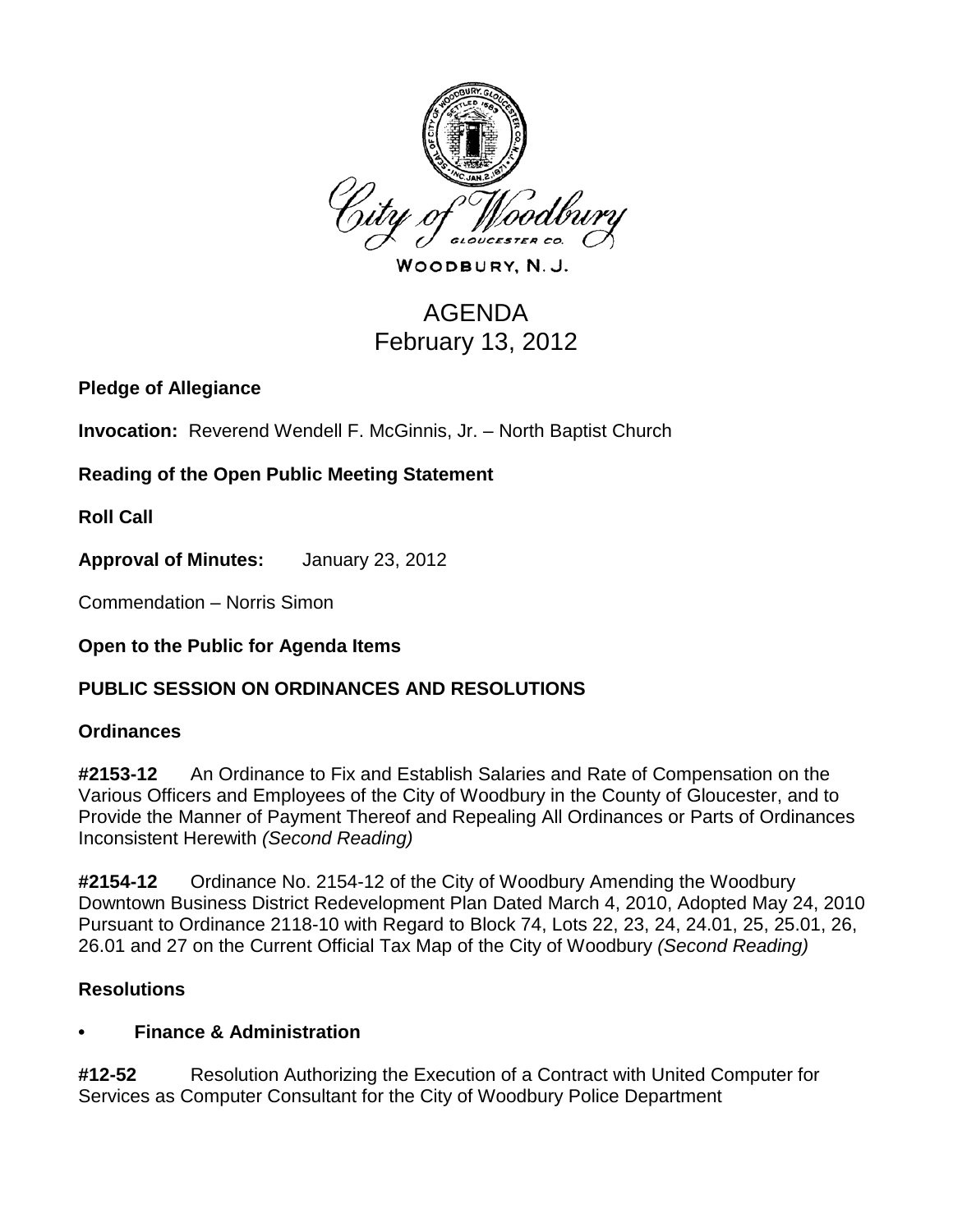**#12-57** Resolution Authorizing Cancellation of Tax and Water/Sewer Balances for Property Purchased by City of Woodbury as Per Ordinance #2152-12 AKA 104 S. Broad Street

**#12-61** Resolution Authorizing the Execution of a Contract with Louis Capelli, Esq. for Services as Redevelopment Attorney

**#12-62** Resolution Authorizing the Execution of a Contract with Ball, Buckley & Seher, LLP for Services as Auditor

**#12-63** Resolution Authorizing the Execution of a Contract with Triad Associates for Services as Grant Consultant

## **Vouchers**

## **• Public Safety**

**#12-70** Resolution Authorizing a Purchase Agreement with Chas S. Winner Inc., for two (2) 2012 Dodge Charger Pursuit Police Vehicles

## **• Public Works/Utilities**

**#12-60** Resolution to Adjust Water Charges for the Period of September 15, 2010 through December 31, 2011 (429 S. Evergreen Avenue)

**#12-65** Resolution Appointing a Public Works Manager for the City of Woodbury (Richard Leidy)

**#12-66** Resolution Appointing a Water & Sewer Supervisor for the City of Woodbury (William Lynch)

**#12-67** Resolution Appointing an Electronic Meter Technician for the City of Woodbury (Donald Trout Jr.)

**#12-68** Resolution Appointing a Recycling Coordinator for the City of Woodbury (Roy A. Duffield)

**#12-69** Resolution Authorizing Cancellations of Balances on Water Sewer Accounts in the City of Woodbury

## **• Economic Development**

**#12-71** Resolution Authorizing Executive Session (Pending or Anticipated Contract Negotiations) (Redevelopment Agreement GG Green Block Building)

## **• Personnel**

**#12-09** Resolution Appointing Deputy Clerk for the City of Woodbury (Karl Kinkler)